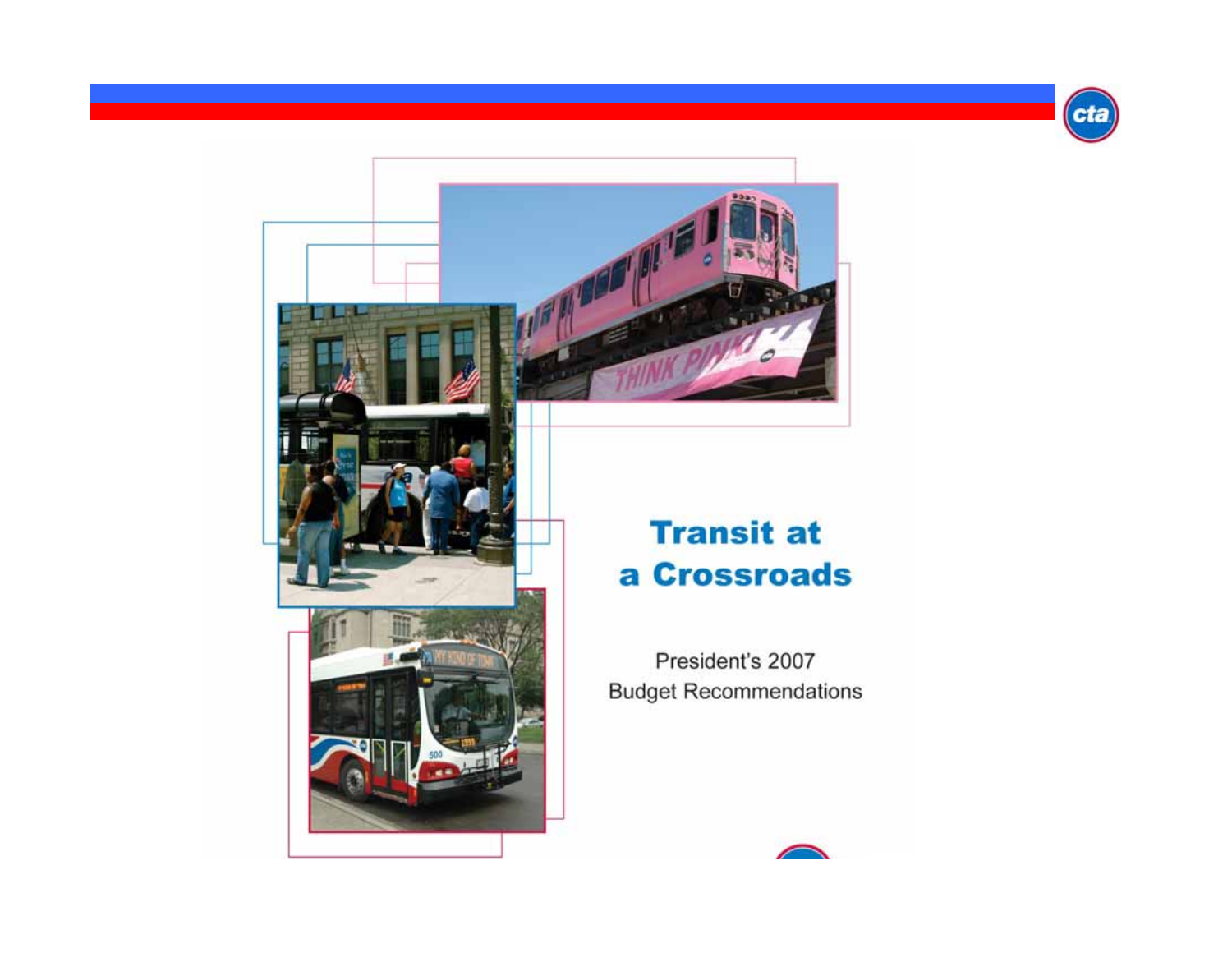

# **2007 Proposed Budget Comparison**

|                                       | <b>Budget</b><br><b>Full Year</b> |           | <b>Proposed</b><br><b>Budget</b> |           |
|---------------------------------------|-----------------------------------|-----------|----------------------------------|-----------|
|                                       |                                   |           |                                  |           |
| (in thousands)                        |                                   | 2006      |                                  | 2007      |
| <b>Total Operating Expenses</b>       | \$                                | 1,036,685 | \$                               | 1,133,151 |
| <b>Total System Generated Revenue</b> | \$                                | 512,629   | \$                               | 552,694   |
| <b>Total Funding Required</b>         | \$                                | 524,056   | $\boldsymbol{\mathsf{S}}$        | 580,457   |
| <b>Public Funding from RTA</b>        | \$                                | 524,056   | $\boldsymbol{\$}$                | 580,457   |
| Surplus/(Deficit)                     |                                   |           |                                  |           |
| <b>Recovery Ratio</b>                 |                                   | 52.98%    |                                  | 52.03%    |
| <b>Required Recovery Ratio</b>        |                                   | 53.00%    |                                  | 52.00%    |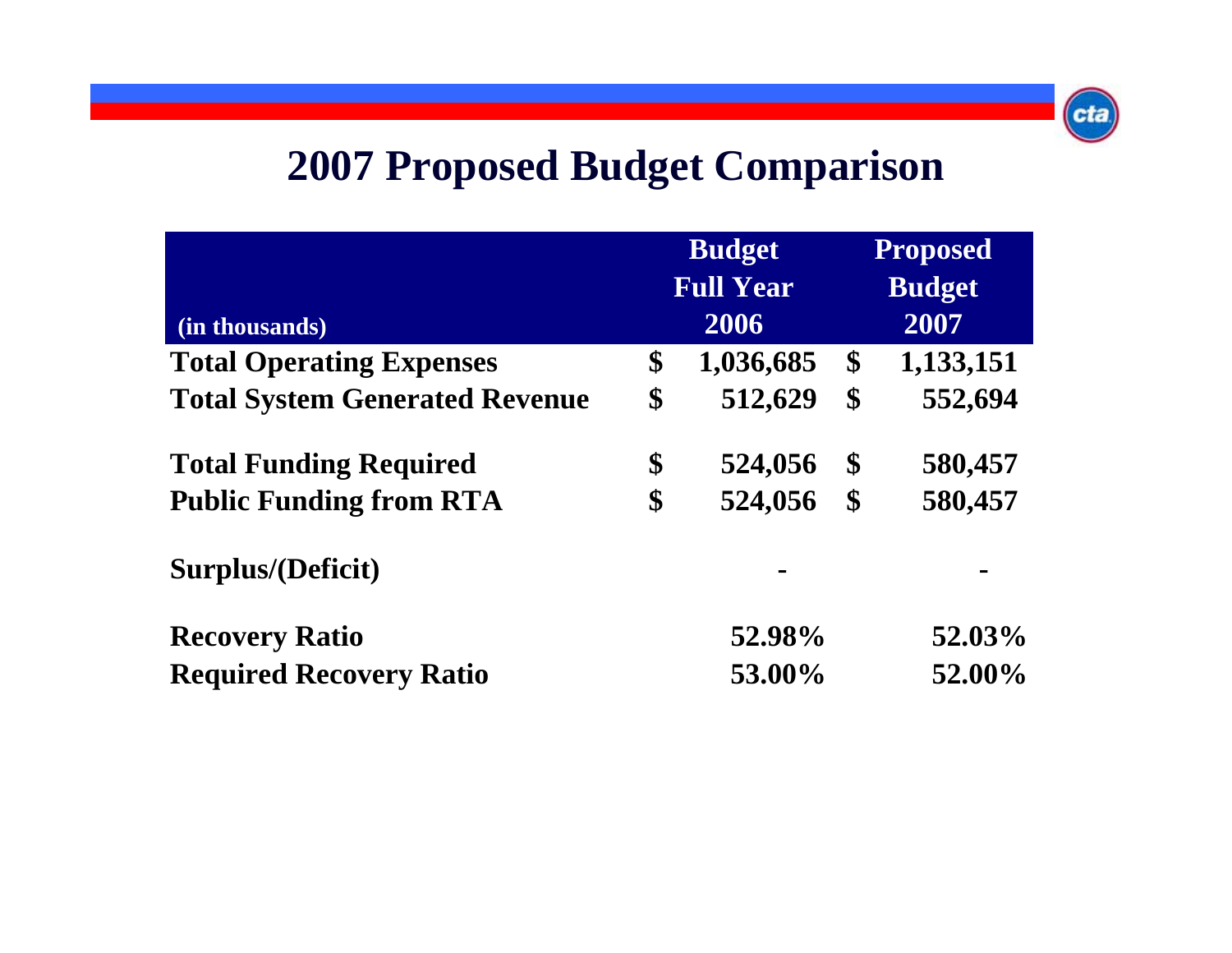

| (in millions)              | 2005 Actual | 2006<br><b>Forecast</b> | 2007<br><b>Proposed</b><br><b>Budget</b> | 2008<br><b>Projected</b> | 2009<br><b>Projected</b> |
|----------------------------|-------------|-------------------------|------------------------------------------|--------------------------|--------------------------|
| Funding                    | \$495.9     | \$524.1                 | \$580.4                                  | \$654.9                  | \$771.9                  |
| <b>RTA</b>                 | \$441.6     | \$455.8                 | \$470.3                                  | \$485.4                  | \$500.9                  |
| <b>IDOT Grant</b>          | \$54.2      | \$27.1                  | \$0.0                                    | \$0.0                    | \$0.0                    |
| <b>Capital Offset</b>      | \$0.0       | \$41.2                  | \$0.0                                    | \$0.0                    | \$0.0                    |
| <b>New Transit Funding</b> | \$0.0       | \$0.0                   | \$110.1                                  | \$169.5                  | \$271.0                  |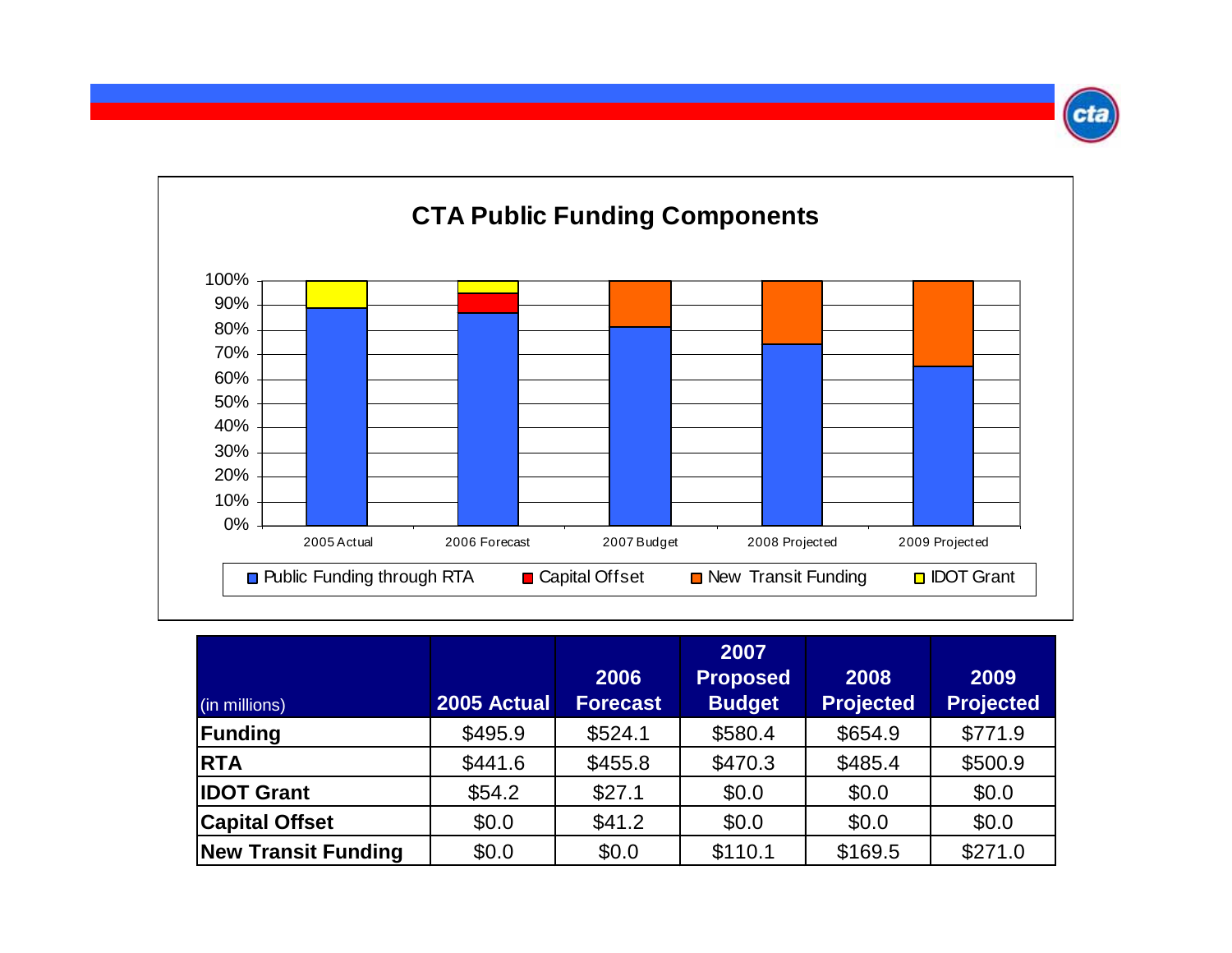

#### Total Operating Expense Budget: \$1,133,151,000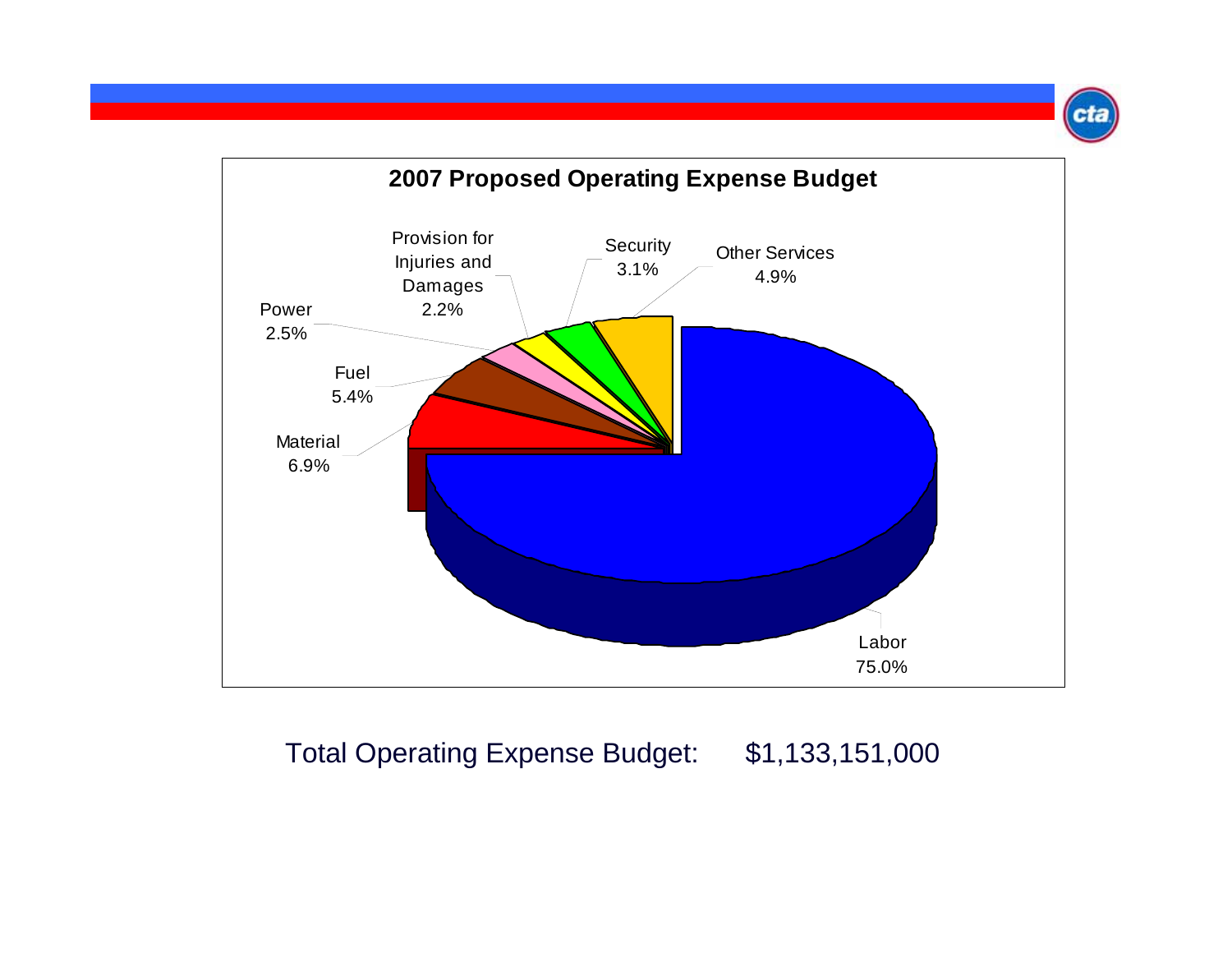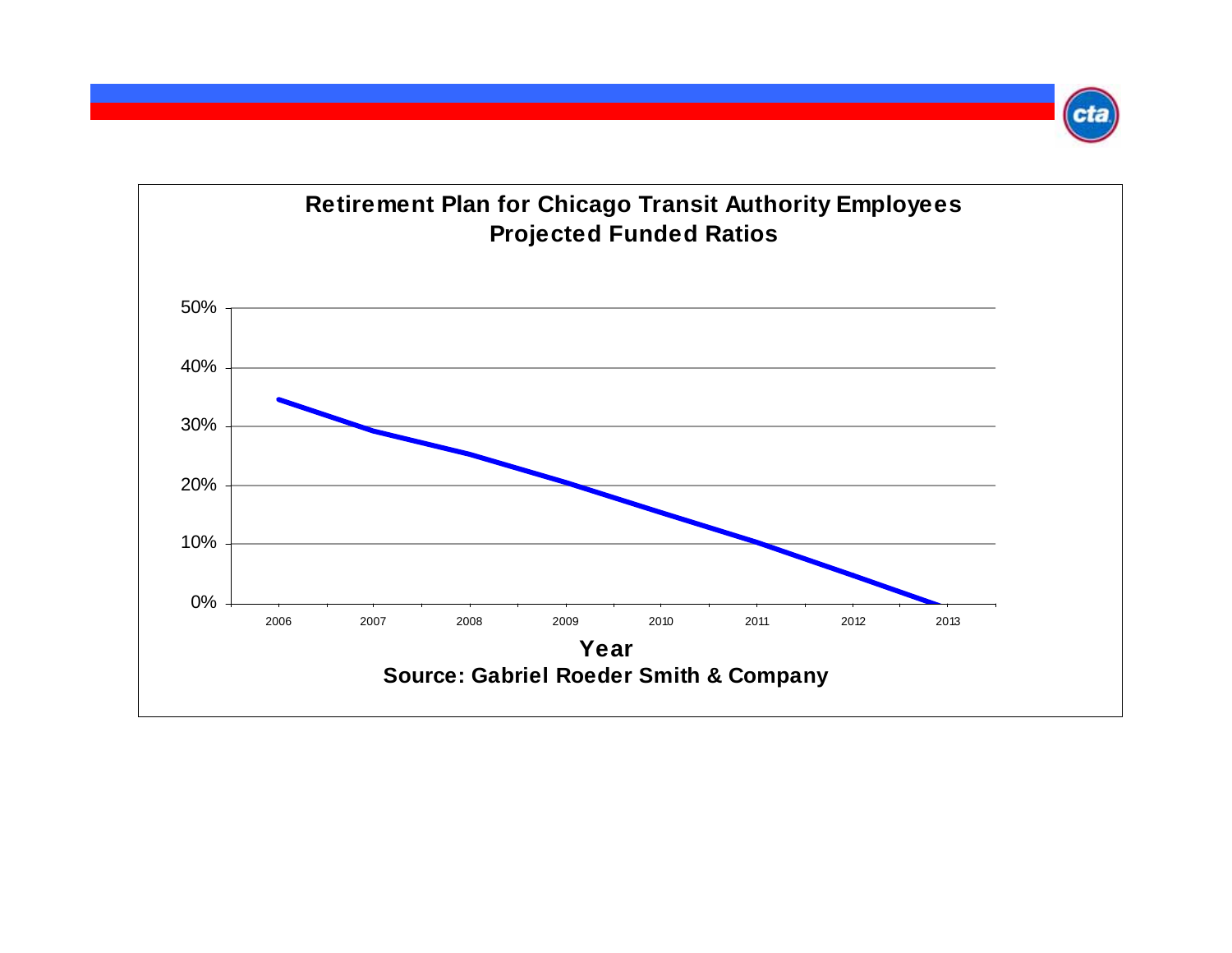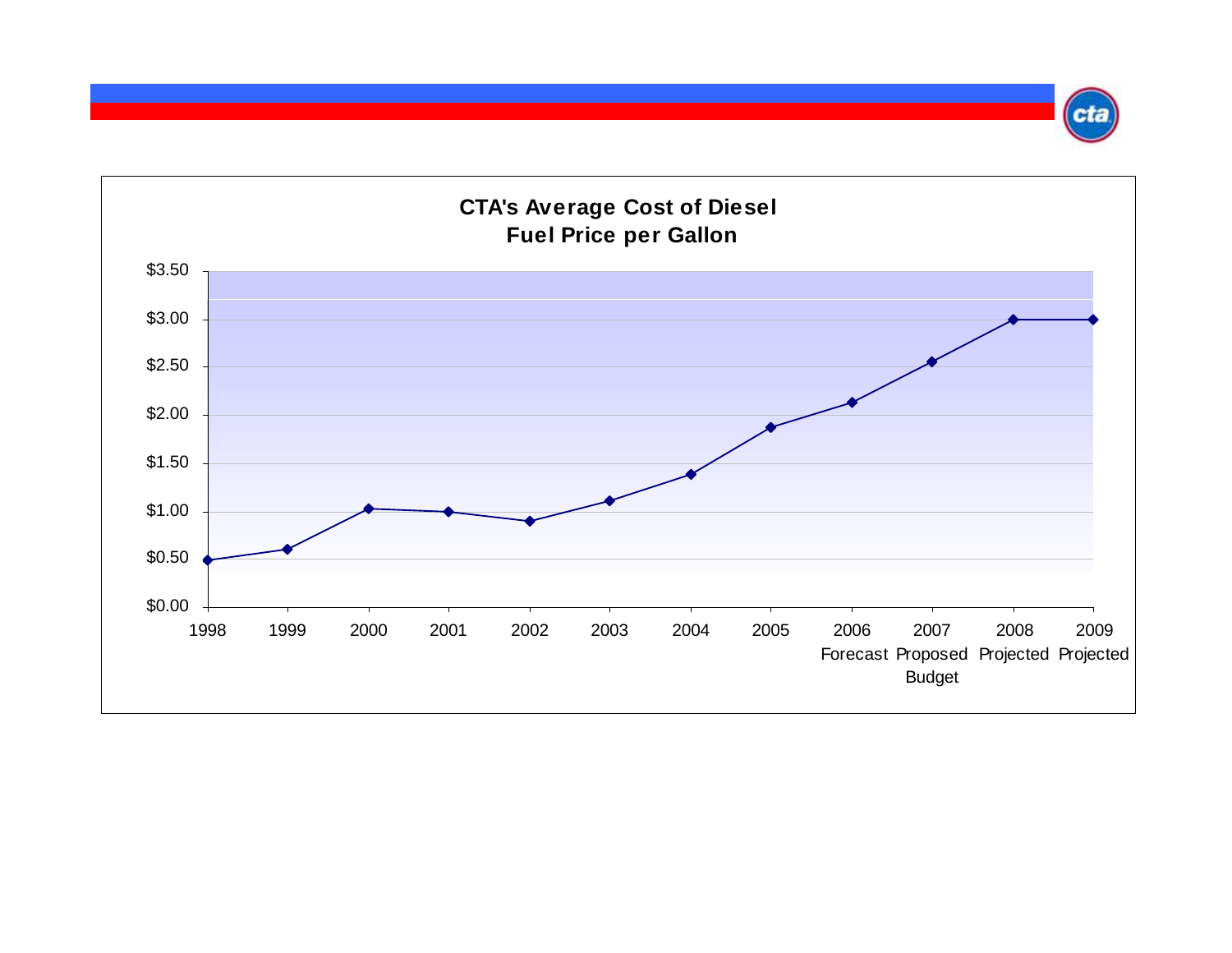### **Fuel and Power as Percentage of Operating Costs**

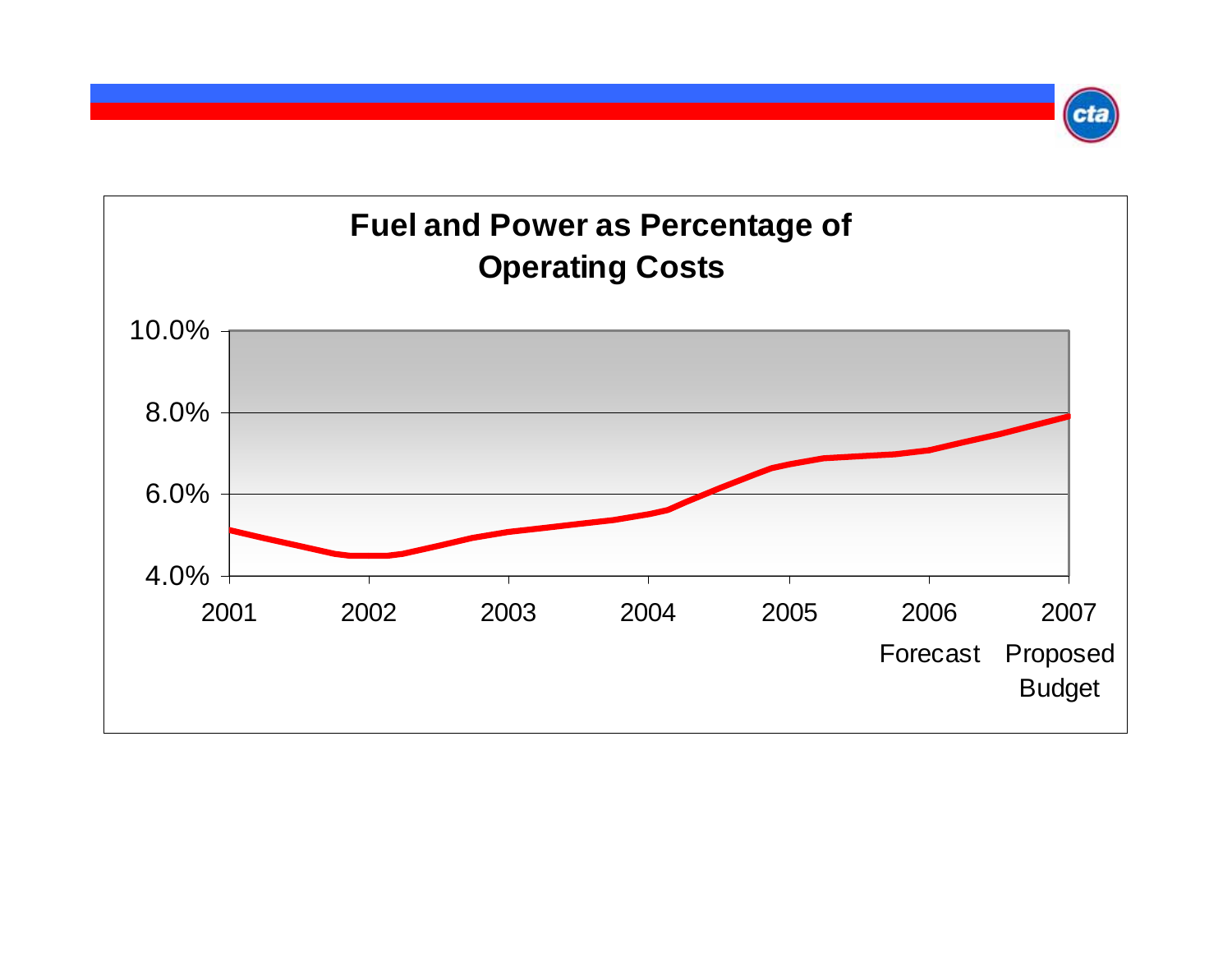

- Forecasted Revenue: \$1.133 Billion
- Total Public Funding Needed: \$580.5 Million
- Public Funding Available from RTA: \$470.3 Million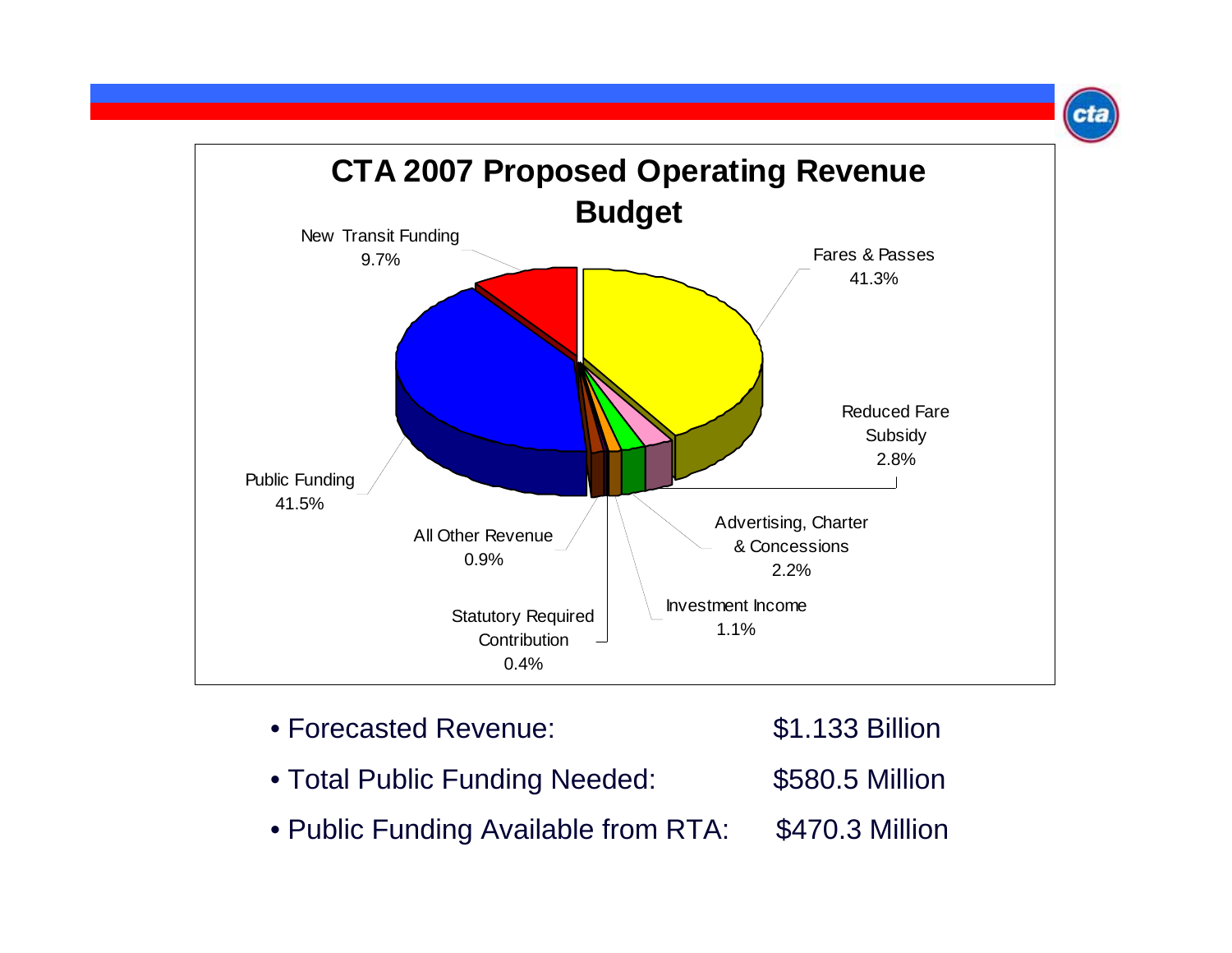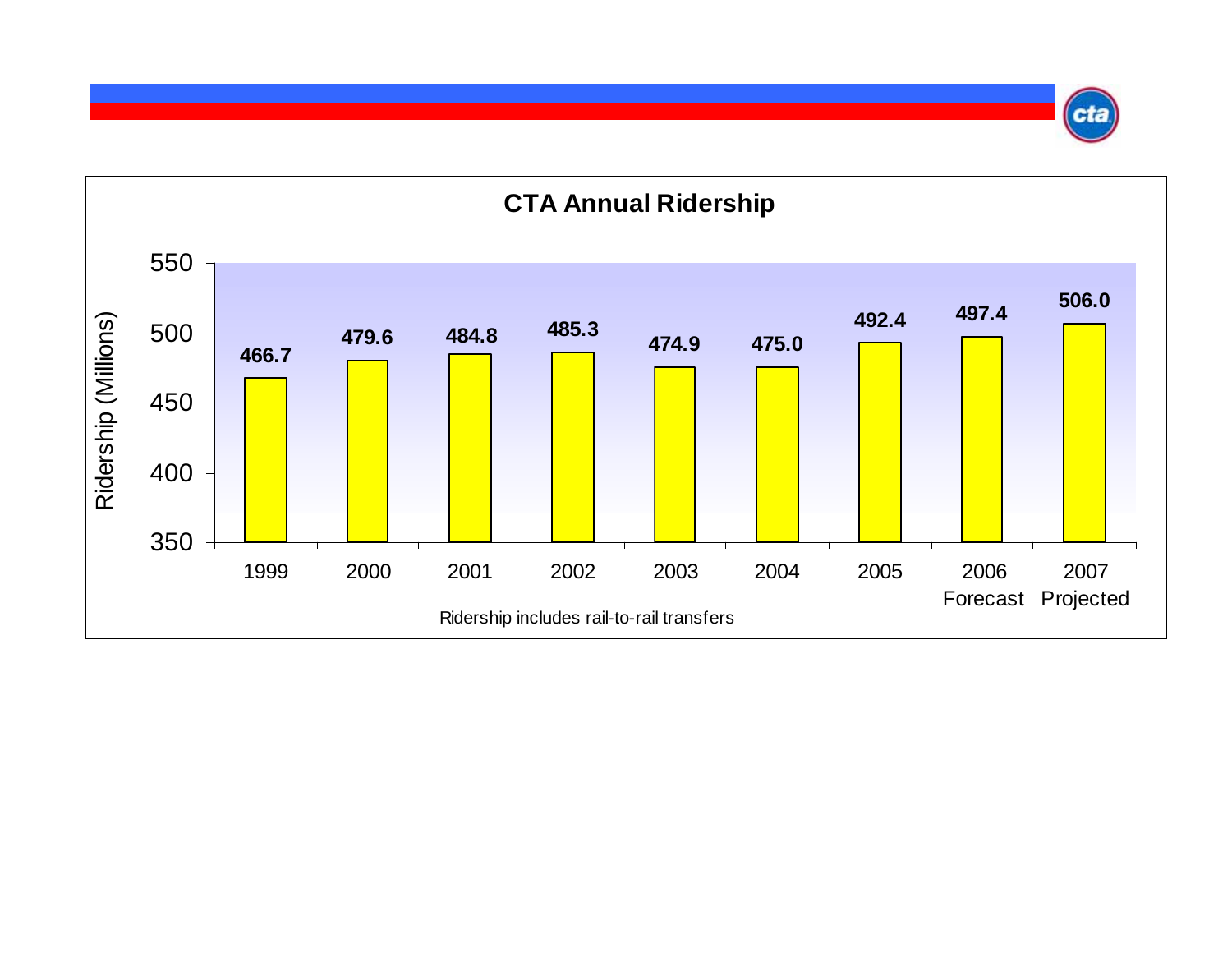

Cti